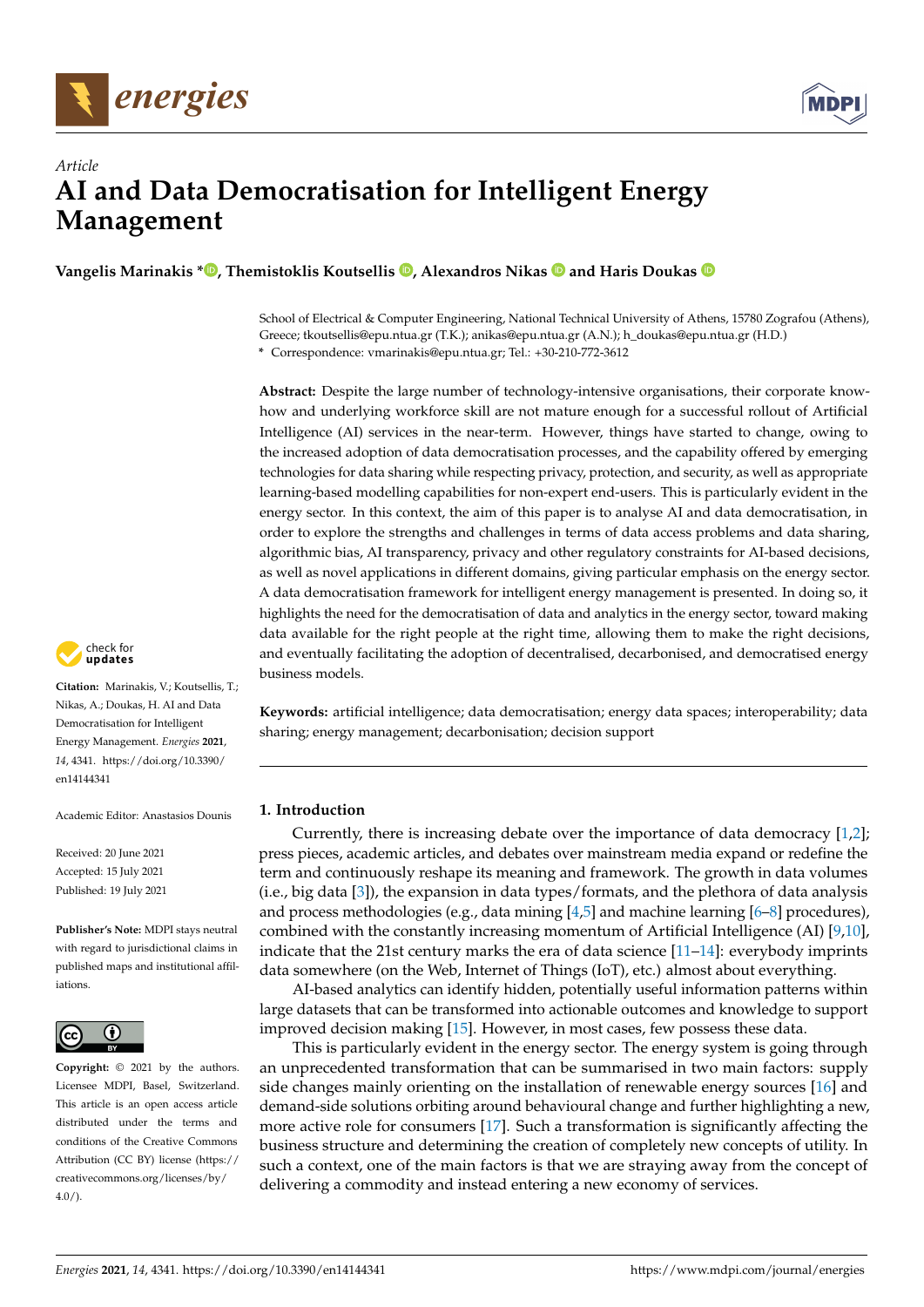#### *1.1. Barriers to the Diffusion of AI and Data Democratisation in Energy Sector*

Energy utilities tend to believe that AI will have a big impact on their business: AI spreading is perceived to eventually allow them to align their business processes to novel optimal energy management operations [\[18\]](#page-11-6), within a context of rising share of deployed renewable energy [\[19\]](#page-11-7). However, they are far from integrating AI in key business processes [\[20\]](#page-11-8). This is mostly due to energy utilities—despite having high technical skill in power systems—very often lacking on their workforce Information and Communication Technologies (ICT) background to fully exploit the AI potential in their business, and hence progress toward integrating AI applications or services within their processes [\[21\]](#page-11-9).

In addition to poor-ICT-skilled stakeholders, a high number of leading-edge Small and Mid-size Enterprises (SMEs) are emerging to provide a vast number of smart energy management services and technologies to energy stakeholders. However, the fuzzy and often unclear regulation on access to data has been instead hindering the potential of sustainable business cases and return on investment for SMEs.

This includes the General Data Protection Regulation (GDPR), which is in force in the European Union (EU) and the European Economic Area (EEA). The GDPR is liable for keeping energy consumer data, as well as fragmented regulation on data access and cross-country harmonised or standardised requirements for services provisioning to energy stakeholders. The GDPR also addresses the transfer of personal data outside the EU and EEA areas, while one of its main aims is to simplify the regulatory environment for international business by applying a unified regulatory framework within the EEA. Despite the plethora of such regulations worldwide, there are steps forward to align different legal frameworks among countries in the context of data sharing. It is worth mentioning that the GDPR became a role model for many national laws outside the EEA (e.g., in Chile, Japan, Brazil, South Korea, Argentina and Kenya). Moreover, the California Consumer Privacy Act (CCPA) and the Personal Information Protection and Electronic Documents Act (PIPEDA) of Canada also share many features with the GDPR.

Additionally, the presence of consolidated functional/organisational silos, combined with the lack of semantic and business interoperability across data stream providers, has too been hindering the exploitation of the high potential of AI-based analytics in the energy sector. While most value chains cross the boundaries of individual sector, existing big data and IoT applications in Business to Business (B2B) energy settings tend to be "siloed": they do not provide easy ways for sharing, reusing, and repurposing data assets, cognitive models, and AI services across domains/stakeholders. It becomes evident that combined data from different domains (energy, climate, economics, and financing; user behaviour and societal trends; regulations; and many more) can open a wide spectrum of unprecedented AI energy analytics services [\[22\]](#page-11-10), if effectively tackled with appropriate technological solutions.

#### *1.2. Overarching Objective of This Research*

The aim of this paper is to analyse AI and data democratisation, in order to explore the strengths and challenges in terms of data access problems and data sharing, algorithmic bias, AI transparency, privacy, and other regulatory constraints for AI decisions, as well as to review novel applications in different domains, giving particular emphasis on the energy sector. In this context, a data democratisation framework for intelligent energy management is presented, integrating seven components for: (1) data discovery and interoperability, (2) data quality compliance, (3) data privacy and sharing, (4) AI-based library, (5) analytics service builder and visualisation, (6) AI energy analytics services, and (7) security. In doing so, it highlights the need for the democratisation of data and analytics in the energy sector, toward making data available for the right people at the right time, allowing them to make the right decision, and eventually facilitating the adoption of decentralised, decarbonised, and democratised energy business models.

The rest of the paper is organised as follows. In Section [2,](#page-2-0) the progress toward democratisation of data in the era of data science is analysed. Section [3](#page-4-0) presents the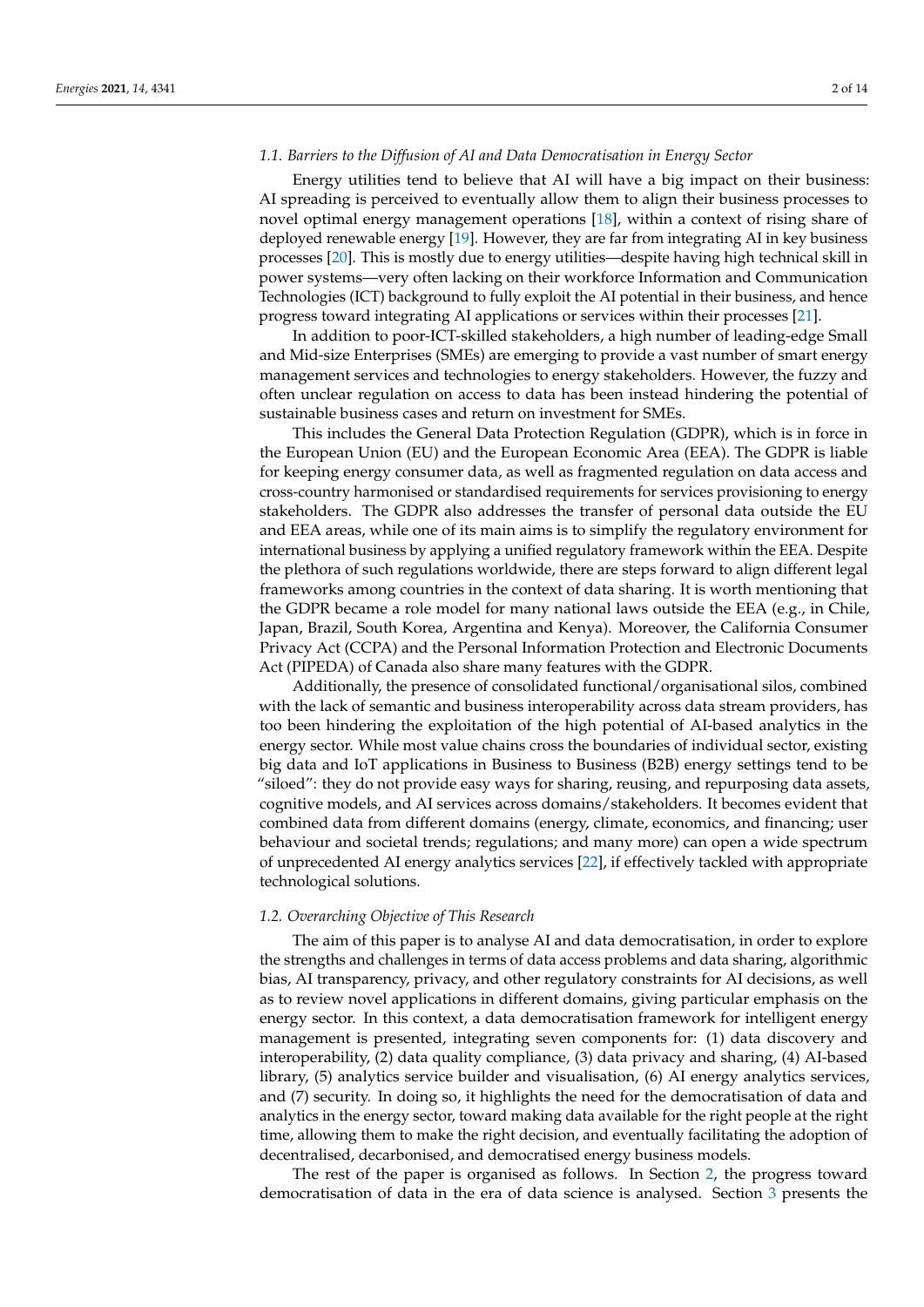growing importance of AI and data democratisation through different applications for insights-driven decisions. A data democratisation framework is presented in Section [4](#page-6-0) that enables AI-based cross-sector analytic tools for intelligent energy management, based on seamless data information and knowledge exchange under respective sovereignty and regulatory principles. Finally, the last section summarises the key issues that have arisen in this paper.

## <span id="page-2-0"></span>**2. Data Democracy in the Era of Data Science**

Thousands of terabytes per day [\[23\]](#page-11-11), containing insightful information and knowledge, may be lost, or stored without being processed properly. Moreover, few individuals or institutions in the world possess critical amounts of data [\[24,](#page-11-12)[25\]](#page-11-13), thereby having advantage over others; to them, data democracy is far from a 'lucrative' concept. However, there exist more barriers than the latter's reluctance to share their data. It seems that the concept of data open access follows the footprints of a past, yet insistent, controversy: open-source versus commercial software applications and operational systems. The difficulties and corresponding lessons learned from their coexistence could pave the way for establishing data democracy.

Open-source software inspirators sought to break the barriers established by commercial software monopolies and to make software accessible to all. However, people still use commercial software on a large scale, and IoT is not yet framed with open-source products. Similarly, smart devices, like smartphones and tablets, are exclusively using operating systems of oligopoly companies, which use but do not give the collected data back to society. Moreover, it is controversial to see many open-source software products being utilised by tech and consultancy giants to eliminate their product cost and increase their profits, without them giving at least credits to the developers of these products, or the corresponding communities.

These limitations hindering the expansion of open-source software resemble the barriers that data democratisation is facing: complexity, limited education or training from non-experts, lack of innovation and product evolution, and limited product support post-installation. In other words, the voluntary work of open-source communities is not enough in complex societies, with limited spare time, and large global division of labour. In essence, progress toward data democracy dictates that the public and private sectors alike be convinced for its importance and that stakeholders (including civil society and institutions) be transformed, rather than build up antagonistic institutions/communities to break into the existing regime.

#### *2.1. Conceptualising Data Democratisation*

Considering the above, people tend to define data democracy as something more than data open access [\[1\]](#page-10-0). Interestingly, data democracy is all about data open access. Extended definitions only seek to further elaborate its concept trying to establish it against real-world barriers. In brief, data democratisation is the process of bringing digital information to the average, non-expert end user. By doing so, the latter would be able to gather, process, and analyse data to reach critical conclusions (i.e., make decisions) without requiring outside help. The end goal is to transform people or employees into well-educated 'data science citizens' (or 'lay data scientists').

Education is not the only prerequisite, however. Data must be easily accessed from safe, secure, organised repositories at any time by anyone—with respect to legal confidentiality and privacy issues. Hence, the quality of the provided data is of paramount importance. It cultivates the necessary trust among the end users, who want to use unquestionably (the content of) data platforms implementing the data democracy concepts and principles. In that context, data democracy requires extra personnel (engineers, developers, business analysts, legal staff, etc.) to guarantee all the above. Even if the motivation lies in bypassing current data gatekeepers (IT personnel), data democracy may indirectly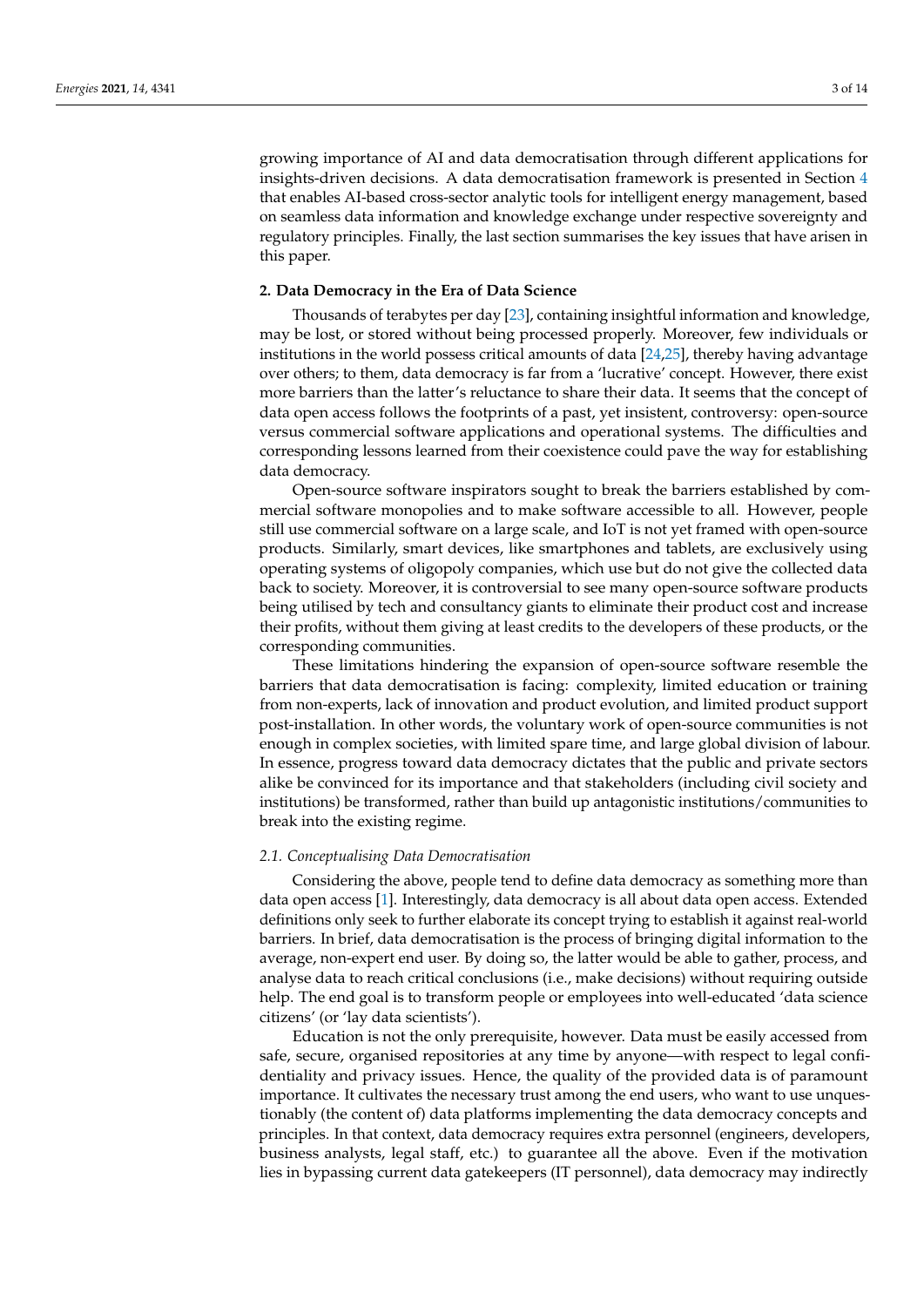empower other sectors (data science, data mining, data analytics, cloud computing, legal advisors, and so on).

Therefore, data democratisation should not be viewed as a stand-alone procedure that simply reduces labour cost and mitigates the barriers of an old-fashioned division of labour. It is rather an entirely new concept, which restructures the economy (i.e., production, logistics, management, etc.) and the social structure in terms of efficiency. This signifies a novel point of view regarding the relationship and power balance among citizens, institutions, governments and policymakers, employers, technocrats, and many more.

Data democracy seems to bring to life an economic structure that encompass the benefits, and transcends the boundaries, of both 'free market' and 'monopolistic/oligopolistic' economic models, in terms of access to data. The former resembles a decentralised system. The latter a hierarchical, strictly vertically organised system. A decentralised system is closer to the widespread globalisation economic process. However, the decentralised system lacks a fundamental assumption of the 'free-market' model: the absolute knowledge of all stakeholders over what is going on in the entire market (i.e., nobody has benefit over the others). This assumption though is only (theoretically) realistic in the 'monopolistic/oligopolistic' system. All production and related information/data are concentrated to the few vertically structured enterprises. The flexibility of the decentralised global economy could be combined with fuller/holistic access to data and knowledge, which is yet only conceivable in the 'monopolistic/oligopolistic' systems. In that context, stakeholders can have a holistic, fully informed point of view over different economic sectors.

## *2.2. Data Democracy in the Public Sector*

Yet, the progress toward democratisation of data is slow, with data distribution remaining non-homogeneous along the global public sphere. The private sector is, broadly speaking, more reluctant to carry out radical reforms in this direction. On the other hand, Open Government Data (OGD) is gradually gaining acceptance [\[26–](#page-11-14)[28\]](#page-11-15); see for examples the United States [\[29\]](#page-11-16), India [\[30\]](#page-11-17), and the United Kingdom [\[31\]](#page-11-18). OGD is data produced by governments or government-controlled entities and can be freely used and reused or redistributed by anyone. OGD promote transparency as well as accountability of governments (and their affiliated entities) to citizens, and can support scientists/researchers, politicians, and a diversity of other stakeholders to elaborate evidence-based policies and encourage citizens to take better-informed personal decisions.

The importance of the latter is ever evident during the COVID-19 virus pandemic, and it will be in its aftermath. Intuitively, it is considered that OGD will result in economic growth: companies are expected to make use of OGD, thereby promoting business creation and innovative, citizen-centric services. For example, the European Commission (EC) in 2011 expected that its Open Data Strategy for Europe would have improved the European economy by offering an annual 40-billion-euro boost [\[32\]](#page-11-19). However, this implied that companies would invest in the utilisation of this strategy (and open data in general) and reform their structural organisation accordingly [\[33\]](#page-11-20). The motivation, however, behind such an adaptation would be increased efficiency and profits.

#### *2.3. Data Democracy in the Private Sector*

Companies should be convinced that data democracy is worth the trouble. Despite the barriers, though, some companies have shown considerable interest in open data and some novel business models have emerged [\[34](#page-11-21)[,35\]](#page-11-22). When it comes to data democracy in the private sector, the concept is significantly different than in the public sector: while OGD is freely available to all members of society (including the private sector), this is not the case in the private sector, where data democracy is perceived as the act of opening organisational data to as many employees as possible [\[36\]](#page-11-23). This limitation (i.e., this intraorganisational definition of open data) is restrictive for companies and citizens/consumers alike. In a decentralised way of production, where too many different companies are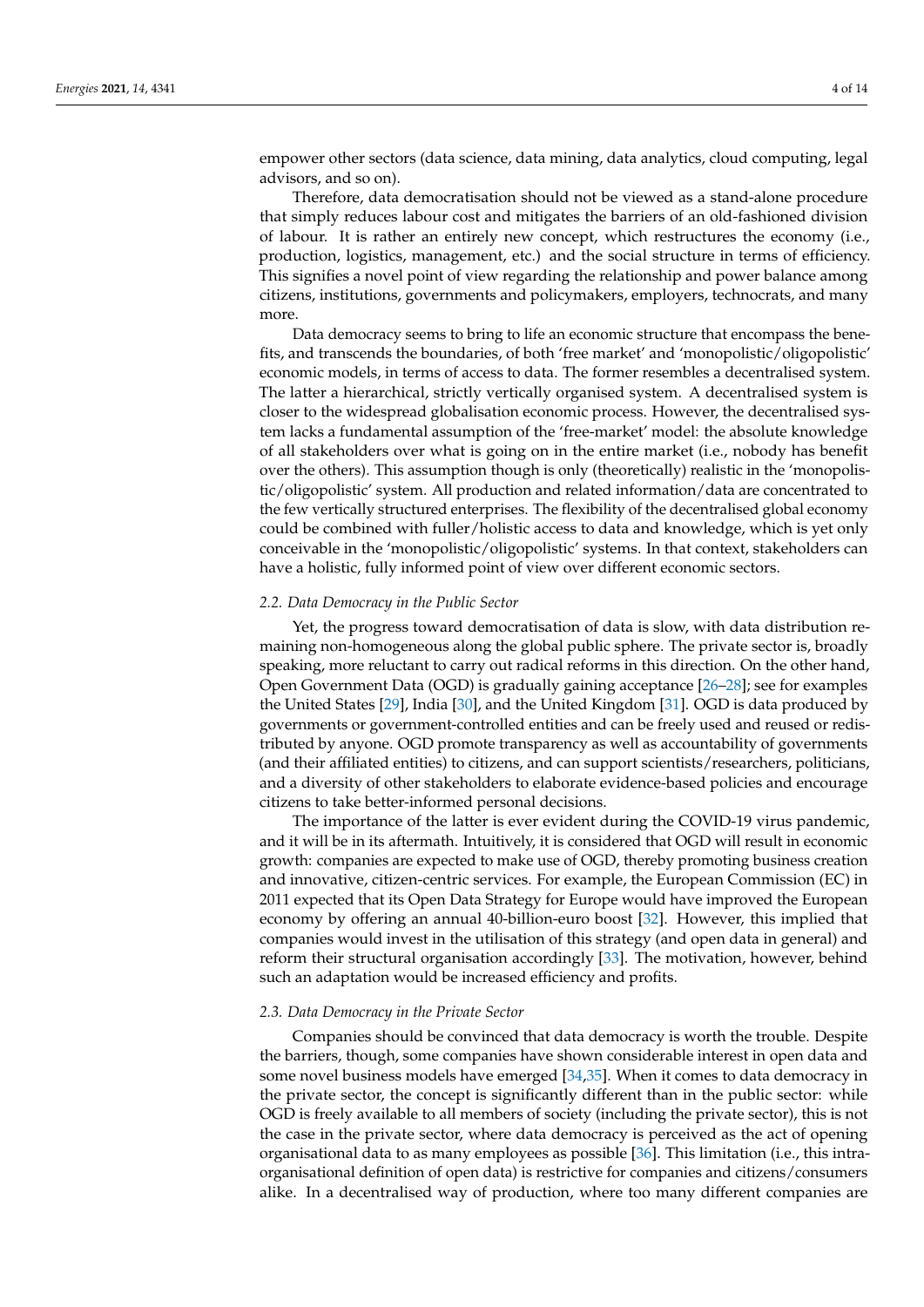involved in the production of final products and services, there must be inter organisational implementations (i.e., cloud platforms), which share open data. This would benefit the enterprises belonging to the same sector and/or chain of production and would likely provide consumers with the capacity to provide feedback about the end products.

### *2.4. Data and AI Democracy and the EU's Strategy to Overcome Related Barriers*

The process of transforming non-experts into 'lay data scientists' must be discussed in parallel with the democratisation of data [\[37–](#page-11-24)[39\]](#page-11-25) and AI/machine learning [\[40](#page-12-0)[–44\]](#page-12-1). Open data can be used to feed predictive models allowing non-experts to reach crucial datadriven decisions. Understanding the algorithms behind AI models nowadays, however, requires a basic grasp of computer science and a solid understanding of mathematics or statistics [\[45\]](#page-12-2).

The lack of appropriate tools for capturing the real-time dynamics, the scarcity of and competition for AI experts, the need for knowledge transfer to new contexts and accordingly for training new AI for each different context, have started being addressed by the EC, through:

- The recent initiative to boost AI  $[46]$  to support everyday life, while creating a fertile ground for EU entrepreneurs and SMEs to create innovative AI-based services.
- The AI4EU platform [\[47\]](#page-12-4), which has been funded by the European Union (EU) with a view to set up and manage a one-stop-shop environment where know-how resources, algorithms, solutions, and services related to AI are channelled.

However, the success of the above EU-level AI strategy strongly depends on the successful implementation of the European Strategy for Data [\[48\]](#page-12-5), since AI solutions/services could be successfully adopted to the extent of facilitated and increased EC-level data sharing, while fully respecting privacy and other regulatory constraints.

Another critical barrier to be solved for AI to be expanded, which follows the selection of an AI algorithm for a given application, lies in the requirement of advanced programming skills for its utilisation in most commercial AI frameworks. Therefore, democratising AI requires that the corresponding frameworks, and especially their Graphic User Interfaces (GUI), be upgraded. In that sense, AI platforms that require minimum coding, if any, are also a much-needed step toward data democracy. Besides, it was only after mitigating the complexity of interaction between end users and computing machines that computing science (and its products and services) became popular, proliferated, and widely used by non-experts.

#### <span id="page-4-0"></span>**3. The Growing Importance of AI and Data Democratisation**

AI and data democratisation is gaining ground and acceptance, yet the pace has hitherto been slow. This underexplored area has significant potential in both theory and practice. In that context, and to our knowledge, there are only a few press pieces and academic articles in this field of study.

#### *3.1. A Brief Literature Overview*

In the housing market, data democracy provides both sellers and consumers with insightful data and the corresponding indices to make vital decisions over future alternatives [\[49](#page-12-6)[–51\]](#page-12-7). In the domain of healthcare, data democracy means more than decision support [\[52,](#page-12-8)[53\]](#page-12-9): shared, big data repositories are perceived to strengthen synergies among research teams, laboratories, and the broader science community, facilitating crossvalidation of scientific conclusions. In this case, however, data democracy should encompass responsible, legitimate, and secure sharing of personal, sensitive information of patients [\[54\]](#page-12-10), as well as tracing medical conclusions to both data and expert opinion, to avoid rendering exaggeration or irresponsible advice authoritative (e.g., during the COVID-19 pandemic [\[55\]](#page-12-11)).

Several applications of data democratisation can also be found in the field of energy resource, including data democratisation in offshore drilling [\[56\]](#page-12-12), oil and gas operations [\[57](#page-12-13)[,58\]](#page-12-14),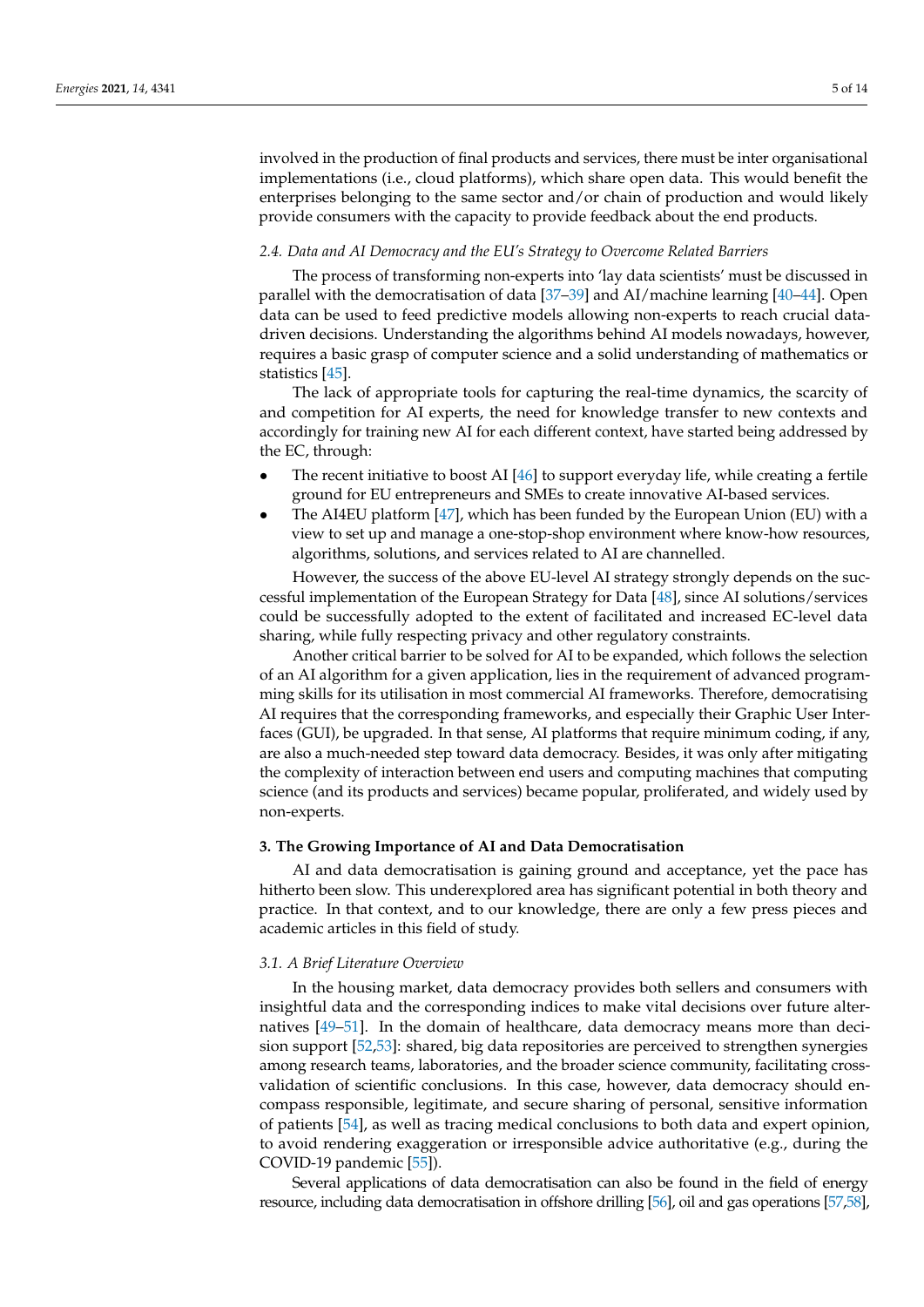as well as earth [\[59\]](#page-12-15) and climate [\[60\]](#page-12-16) sciences. These research activities are orbiting around efforts to gain useful insights into—and improve—resource and sectoral efficiency (e.g., in digital agriculture [\[61\]](#page-12-17)).

More specifically, in climate change science and policy, there are increasing calls for 'unboxing' the 'black box' of the complex and diverse [\[62\]](#page-12-18) quantitative systems modelling activities [\[63\]](#page-12-19), which are predominantly used to inform decisions [\[64\]](#page-12-20), and for opening them to non-experts [\[65\]](#page-12-21). This entails making science comprehensible and digestible [\[66\]](#page-12-22), which goes beyond developing open-source tools [\[67\]](#page-12-23) and instead aims to promote science co-production [\[68\]](#page-12-24), inclusivity [\[69\]](#page-12-25), and pluralism [\[70\]](#page-13-0).

### *3.2. Data Democracy in the Energy Sector*

Despite the energy sector being generally considered as rather conservative investmentwise, the advent of AI is boosted by the rising availability of much larger datasets being generated at an unprecedented rate at the edge of the grid. Grid-owned assets, such as Intelligent Electronic Devices (IEDs), transformers, feeders, Phasor Measurement Units (PMUs), as well as non-grid-owned assets, such as decentralised generation and smart buildings, flexible industrial and residential building-level or community-level aggregated loads, and model-based (simulated) data, are opening up to more distributed architecture, which incorporates more local-level data distributed integration, control, and applications, thus creating new innovation challenges.

Moreover, off-domain data, such as Energy Performance Certificates, building stock auditing, Energy Performance Contracts, weather conditions, climate data, geographical imagery, multimedia unstructured data sources, financial data on energy efficiency investments, socioeconomic data, social media, energy end-user's characteristics and comfort levels, etc., may allow novel energy analytics to provide energy stakeholders with more robust actionable insights, if suitably integrated [\[22](#page-11-10)[,71\]](#page-13-1). This creates the need for disruptive, cutting-edge approaches towards a trustful and legally binding data sharing culture, where data value is shared and exchanged amongst the members of the ecosystem, following a fair distribution of resources, hence facilitating a seamless integrated energy value chain and more efficient business processes [\[72\]](#page-13-2).

Dealing with cross-domain data requires a precise understanding of their nature and radically new digital technologies, such as AI, IoT, as well as cloud and big data technologies, to efficiently process large quantities of data within tolerable elapsed times, with safety and security [\[73\]](#page-13-3). The lack of energy-tailored data ownership and sovereignty management policies has prevented in many cases from making available and sharing data while respecting privacy, protection and security, and appropriate learning-based modelling capabilities.

Distributed Ledgers and Blockchain technologies are ideal candidate technologies to implement decentralised privacy- and regulation-aware data governance and sovereignty, due to their intrinsic support for data immutability, transparency, accountability, and traceability, enabling full data provenance tracking (e.g., [\[74,](#page-13-4)[75\]](#page-13-5)). However, such technologies do not currently offer the necessary scalability to address the short latency requirements typical of the smart energy grids environments [\[76,](#page-13-6)[77\]](#page-13-7).

Finally, much like energy, climate, and biophysical limits, big data and data democracy have also been studied and/or promoted as concepts in the context of transitioning from a linear to a circular economic model [\[78–](#page-13-8)[80\]](#page-13-9), where user-friendly data can provide insights for improving decision-making in terms of efficient resource use. Democratised AI tools can help predict trends of future supply and demand, weather fluctuations, demographics, biophysical limitations, as well as rates of reducing waste/externalities, reusing materials, and recycling products.

It is evident that extensive innovative approaches are needed to assess the knowledge and tools developed over the years and extend them to a holistic, AI-powered, human-centric framework, aimed to optimise business processes and ensure the long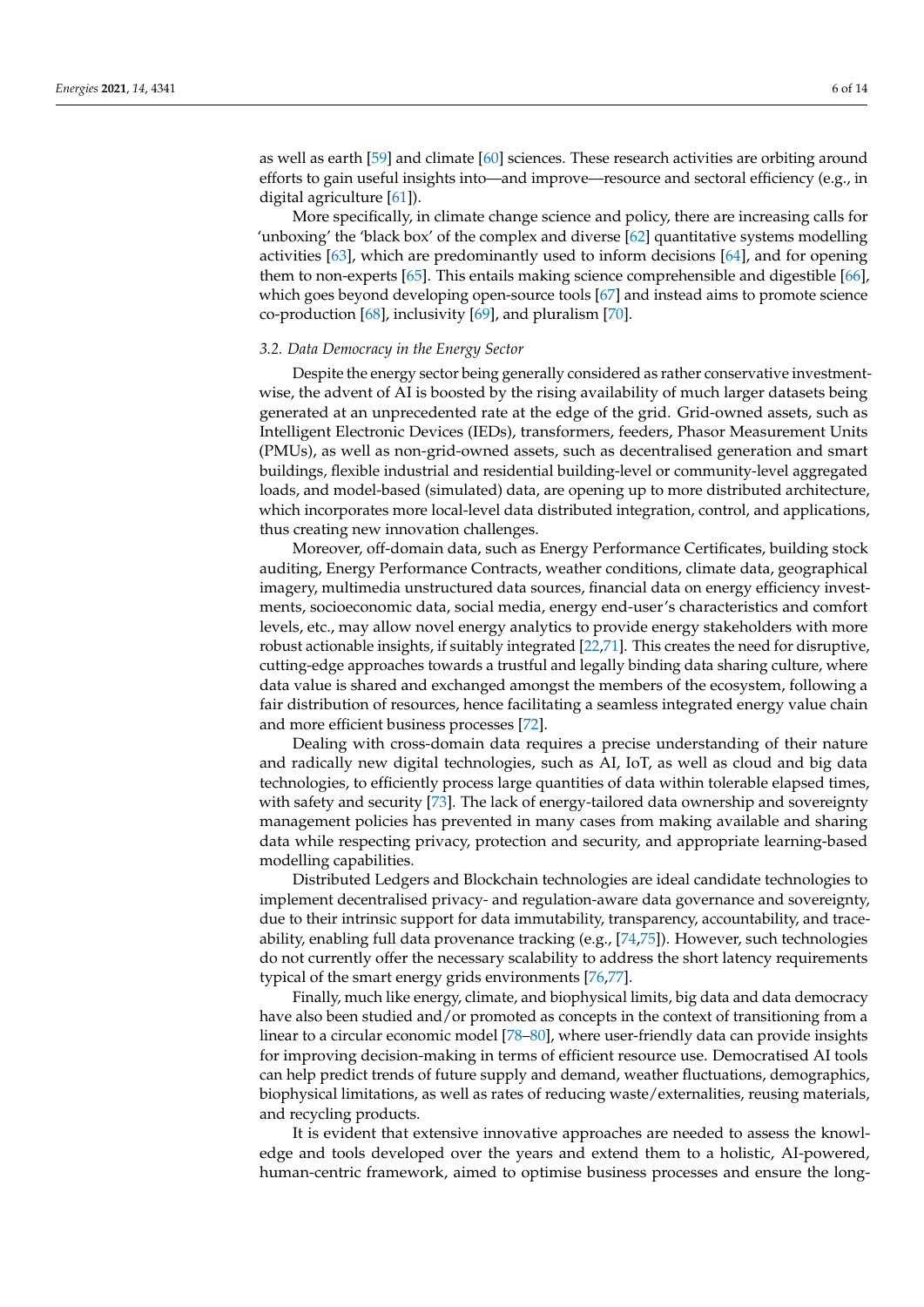term competitiveness across the energy sector [\[81\]](#page-13-10) and intertwined domains (including environment, society, and economy) [\[82\]](#page-13-11).

# <span id="page-6-0"></span>**4. A Data Democratisation Framework for Intelligent Energy Management 4. A Data Democratisation Framework for Intelligent Energy Management**

It is evident that extensive innovative approaches are needed to assess the knowledge

In this section, we propose a framework that enables AI-based analytic tools for intelligent energy management, based on seamless data/information and knowledge exchange, under respective sovereignty and regulatory principles. It aims at evolving and scaling up innovative AI energy analytics services, which significantly contribute to scaling up innovative AI energy analytics services, which significantly contribute to achieve techno-economically optimal management of the energy value chain, especially for achieve techno-economically optimal management of the energy value chain, especially SMEs and non-tech end-users.

The data democratisation process for intelligent energy management can take several The data democratisation process for intelligent energy management can take several forms. More specifically, the framework consists of seven main components: (1) data discovery and interoperability, (2) data quality compliance, (3) data privacy and sharing, (4) an AI-based library, (5) analytics service builder and visualisation, (6) AI energy analytics an AI-based library, (5) analytics service builder and visualisation, (6) AI energy analytics services, and (7) security (Figure [1\)](#page-6-1). services, and (7) security (Figure 1).

<span id="page-6-1"></span>

**Figure 1.** Data democratisation framework for intelligent energy management. **Figure 1.** Data democratisation framework for intelligent energy management.

AI energy analytics services address the needs of a large number and diversity of AI energy analytics services address the needs of a large number and diversity of energy stakeholders, including Transmission System Operators (TSOs), Distribution Ser-energy stakeholders, including Transmission System Operators (TSOs), Distribution Service Operator (DSOs), energy suppliers, Distributed Energy Resource (DER) operators, vice Operator (DSOs), energy suppliers, Distributed Energy Resource (DER) operators, aggregators and/or energy cooperatives, Energy Service Companies (ESCOs), building aggregators and/or energy cooperatives, Energy Service Companies (ESCOs), building operators, funding and energy agencies, policymakers, off-grid data/solution providers, operators, funding and energy agencies, policymakers, off-grid data/solution providers, and other third parties. These AI-based services are grouped into the following categories: and other third parties. These AI-based services are grouped into the following categories:

- Increasing the efficiency and reliability of the electricity network. Increasing the efficiency and reliability of the electricity network.
- Optimising the management of DER assets connected to the grid. Optimising the management of DER assets connected to the grid.
- De-risking investments in energy efficiency and increasing the efficiency and comfort De-risking investments in energy efficiency and increasing the efficiency and comfort of buildings.

## *4.1. Data Discovery and Interoperability*

This component deals with the discovery and interoperability of the various data from different sources and/or platforms. It provides the necessary functionalities to support end users (including data producers and/or data consumers, as well as non-expert end-users) to join the platform and search for and discover services matching their goals and business needs. A field for orchestrating semantic interoperability (e.g., based on the International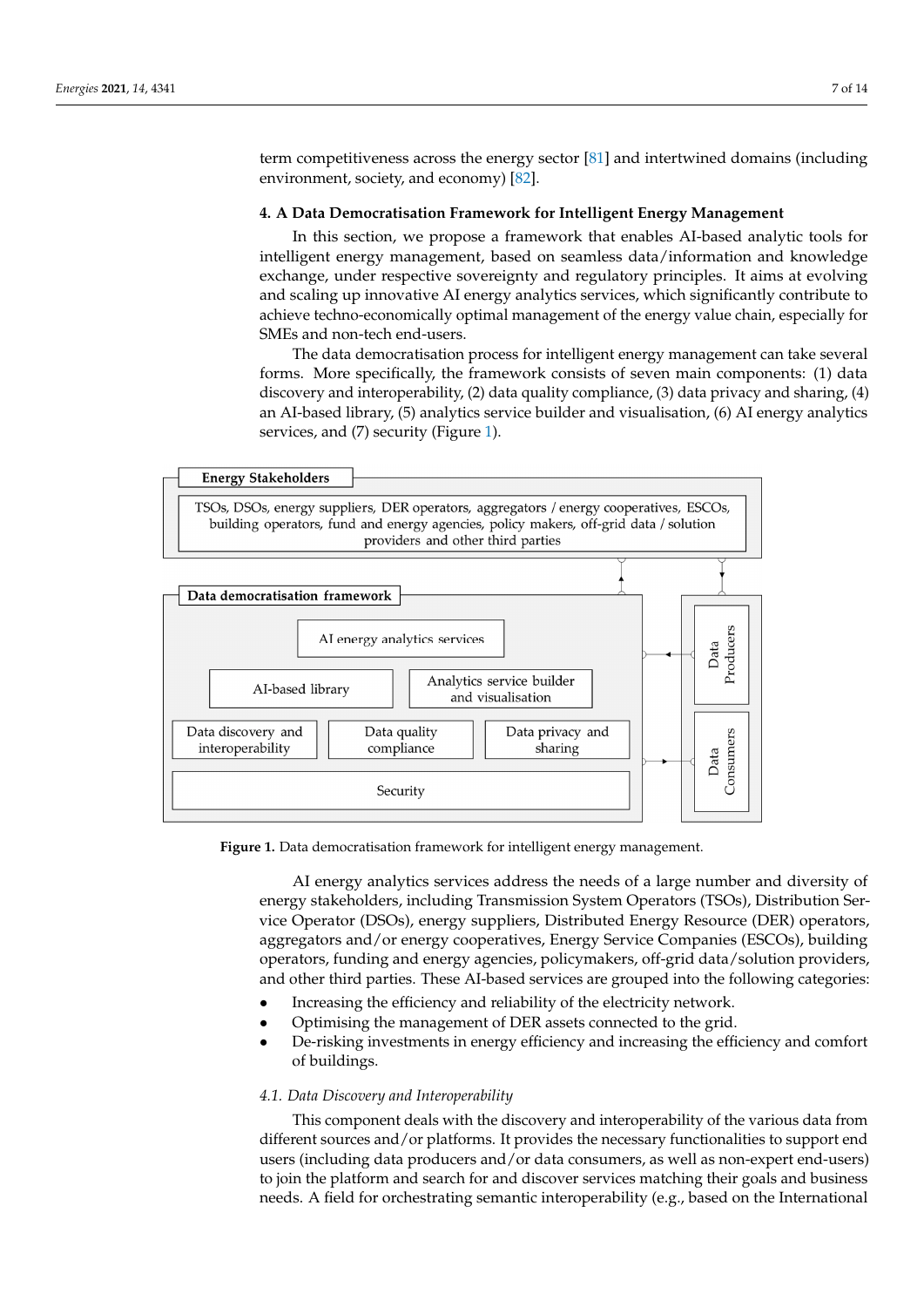Data Spaces [\[83\]](#page-13-12) for data sharing) describes the data exchange interfaces for read/write access and import/export of available data and output analytics.

Moreover, this component provides standardised data gates relying on existing or promising standardised data models. More specifically, it is based on open standards, open Application Programming Interfaces (APIs) like NGSI-LD CIM APIs, and open data models, such as FIWARE [\[84\]](#page-13-13), BIM [\[85\]](#page-13-14), SAREF/SAREF4Building [\[86\]](#page-13-15), BRICK [\[87\]](#page-13-16), and HAYSTACK [\[88\]](#page-13-17). This component includes connectors (plugins and IT interfaces) for already International Electrotechnical Commission (IEC) Common Information Model (CIM) standardised data and/or data platforms, as well as connectors to non-electrical/nongrid assets (gas, water, etc.), non-energy external data sources (sensing systems, weather data, etc.), and market data. Connection to the specific data hubs/systems is also driven.

### *4.2. Data Quality Compliance*

The data quality compliance component is responsible for converting primary data collected from different sources into a format that renders them available for specific uses and suitable for generating new information and supporting decision-making. It allows integration, pre-processing, and querying of heterogeneous data. The ingestion of the datasets is followed by a series of data pre-processing actions. Data cleansing and curation focuses on the research, design, and development of the optimal data pre-processing pipelines.

# *4.3. Data Privacy and Sharing*

Data sharing is an important step for democratising data. In this respect, this component deals with the integration of blockchain, enabling a secure, trusted, and flexible data/model sharing for B2B cross-stakeholders. This component handles smart energy cross-domain heterogeneous data and metadata after a process of harmonisation and integration. The data are maintained off-chain, ensuring privacy/GDPR compliance, and data sovereignty. Its core functionalities offer trusted mechanisms of data sharing and re-using.

A full governance cycle is implemented in order to support the creation, specialisation, update, storage, and maintenance of the Data Access Policies allowing also to dynamically derive access control policy rules based on contextual information (e.g., volume or frequency of data access, location of request, etc.). The resulting connector enables and facilitates fully interoperable, cross-stakeholder data access and sharing, while allowing data owners to maintain full control and sovereignty of their data, and fulfilling regulatory, privacy, business, and security constraints.

# *4.4. AI-Based Library*

A library of reusable AI-based machine learning models is made available with a view to promote quick adaptation and re-use of machine learning models along different contexts. This component elaborates Automated Machine Learning (AutoML) methods and processes that render ML available to non-experts, as well as provide documentation and tutorials for each algorithm. In that context, various comprehensible metrics indicating, for example, the degree of accuracy, bias, and/or fit of a predictive model to training data, as well as robustly measuring the sensitivity of an AI model to these, can be important steps toward AI democratisation, and vital for the end-user to understand which algorithm best fits their needs.

This component also leverages on privacy-preserving federated learning, where data models are shared at the level of a subset of training models, hence yielding significant reduction of communication costs, and fully addressing data privacy concerns. Moreover, when partial data sharing is allowed, or data providers are willing to share their own data, the component combines unsupervised deep learning/reinforcement learning models for cross-context transfer learning (e.g., cross-context artificial intelligence by design) with inline adaptive self-learning to improve the resulting ML models.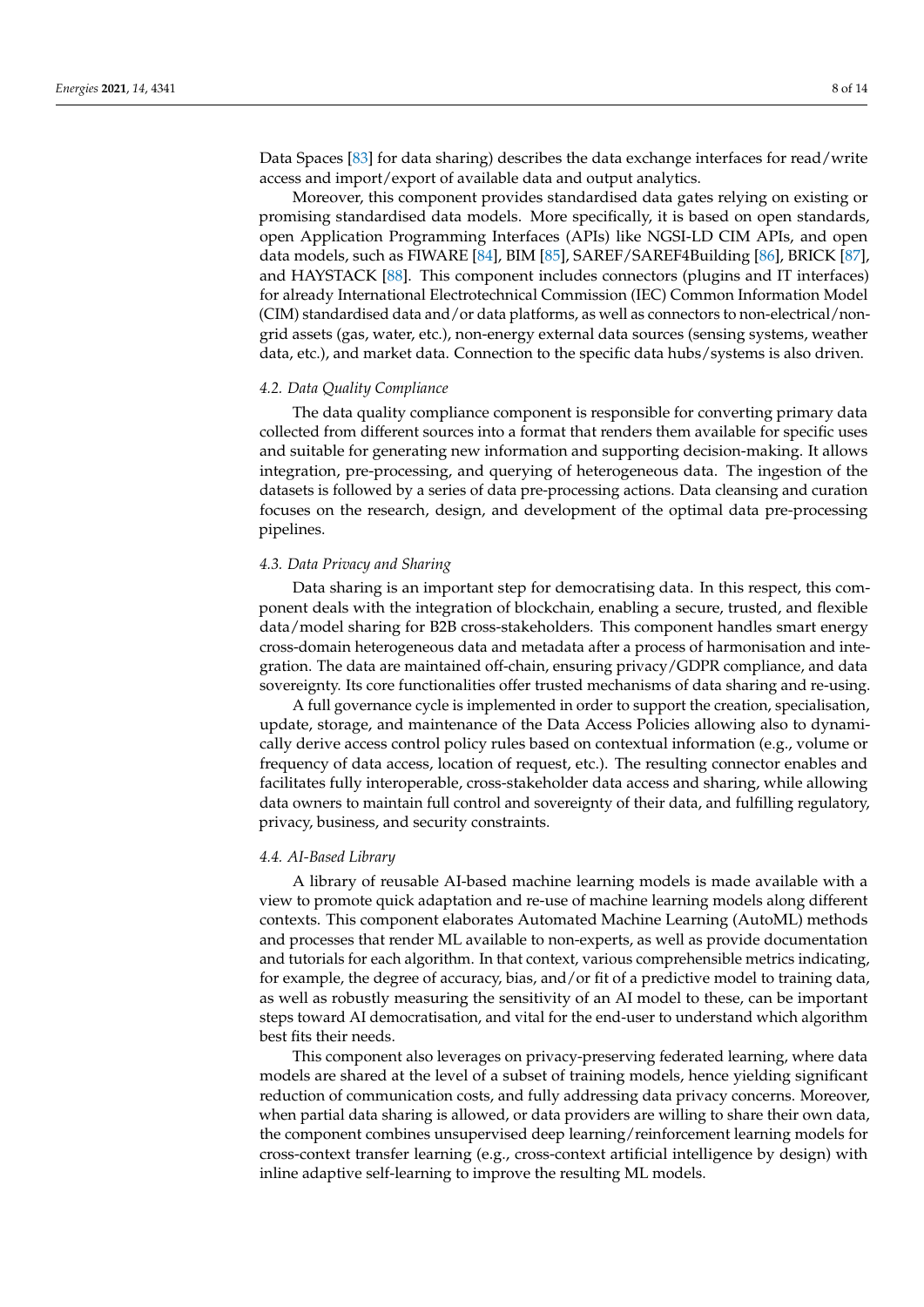## *4.5. Analytics Service Builder and Visualisation*

The aim of this component is to develop and validate descriptive, predictive, and prescriptive/anticipatory data analytics along a variety of significant applications, by making use of the AI-based library. It incorporates the analytic service builder, in order to enable reuse of business logic capabilities on the selected datasets. It offers an environment to create customised services, based on a set of available analytical features, implementing different statistical and analytics algorithms, along with the functionality to perform custom queries on the available datasets.

Moreover, the visualisation engine, where the end user may have the opportunity to select one of more visual presentation modes, is enriched by innovative multi-dimensional visual analytics. These visualisations vary from simple statistical charts to map views and more, aiming to deliver useful understanding and insights coming from the data to the end users.

## *4.6. AI Energy Analytics Services*

The AI energy analytics services component spans from analytics-based applications, tailoring power network improved decision-making to improve its reliability, to applications tailored to commercial aggregators/suppliers aimed to optimise management of flexibility assets, to applications addressing building-scale, energy-efficient comfort management, and dynamic renewable investment risk assessment.

4.6.1. Increasing the Efficiency and Reliability of the Electricity Network

The ability to analyse and manage vast volumes of data is increasingly important to improving operational efficiency and reliability of the electricity network. Proactive cross-functional, cross-domain analytics services for integrated grid-owned asset and grid operation management, tailored to power network operators, namely TSOs and DSOs, include:

- 1. Predictive and prescriptive TSO/DSO grid-owned asset maintenance to facilitate and support grid optimal operation and/or planning, by trading off maintenance cost against accelerated asset ageing due to network overloads, and by combining and integrating grid endogenous and exogenous context-based information, such as Light Detection and Ranging (LIDAR), weather, and geographic.
- 2. Edge-level network load and renewable energy generation prediction, by leveraging and integrating heterogeneous data from network assets, consumers and DERs smart meters, weather forecasting, geographical information, with a view to providing actionable insight to enable optimised grid operation and planning.

#### 4.6.2. Optimising the Management of DER Assets Connected to the Grid

In the last two decades, the energy sector has undergone a significant transition. Government incentives and advances in technology have resulted in a proliferation of distributed renewable energy resources, particularly solar and wind generation. In addition, plug-in electric vehicles are now penetrating the market. As a result, the power load has an entirely different character and, in the resulting distributed grid, the energy and information flows are bidirectional. Therefore, it is critical to leverage available data to better understand energy demand, and align this to energy generation and distribution, to maximise operational efficiency. In particular, DER-level predictive analytics services include predictive analytics for DER/prosumer flexibility potential forecasting for: (i) optimal DER coordination and operation, (ii) optimal cross-energy (including electric vehicles) or cross-infrastructure (water network) management, (iii) voltage peak-to-peak (VPP) portfolio optimised management, and (iv) optimised power market operation.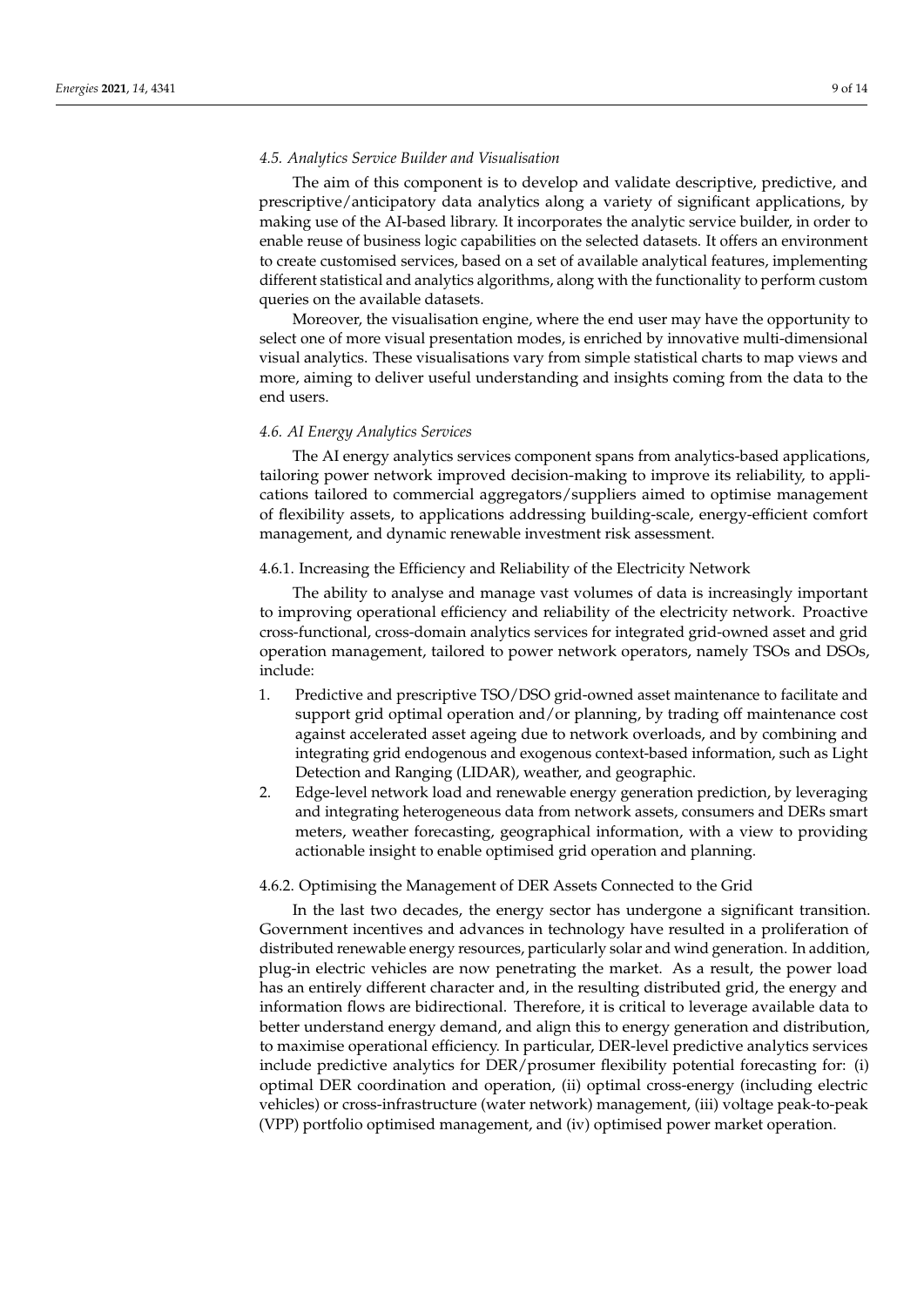4.6.3. De-Risking Investments in Energy Efficiency and Increasing the Efficiency and Comfort of Buildings

The built environment is responsible for 40% of final energy consumption [\[89\]](#page-13-18); therefore, it is important to increase the energy efficiency and comfort of buildings. Furthermore, there is a need to increase investments in energy efficiency measures, which can be achieved by de-risking investments, in particular by reliably predicting and monitoring energy savings. Predictive analytics for enhanced reliability and reduced risks of energy efficiency investments, tailored to ESCOs and financing institutions, are aimed at performing finergrained prediction for building comforts. This is done by integrating a variety of historical data on energy efficiency investments, with near-real-time metered energy consumption, thereby contributing to better defining energy performance contract conditions.

#### *4.7. Security*

This last component is responsible for researching, maintaining, and reinforcing the legal and security policies and mechanisms employed (authentication, authorisation, auditing, policy-based management, and data encryption) including but limited to proactive vulnerabilities/risk assessment, secure session management, cross-site scripting protection, command injection flaws, buffer overflows protection, input sanitisation, and protection against logging breaches. For every new functionality of the platform, a validation process against existing data protection requirements takes place to ensure compliance with EU and national regulations and data protection acts. This component also ensures that the data transferred to the cloud for processing meet the security constraints—i.e., they are encrypted and anonymised where necessary.

## **5. Discussion**

Despite the large number of technology-intensive organisations, their corporate knowhow and underlying workforce skill are not mature enough for a successful rollout of AI services in the near future. However, things have begun changing, owing to the increased adoption of data democratisation processes, and the capability offered by emerging technologies for data sharing, while respecting privacy, protection, and security, as well as appropriate learning-based modelling capabilities for non-expert end-users.

In the energy sector, the constantly increasing momentum of data technologies and the growing trend toward a data economy, which leverages on exploiting the untapped economic value of legacy data assets, represents an unprecedented opportunity for energy stakeholders. These trends, combined with AI, constitute a catalyst toward conceptualising and generating innovative energy management services and applications.

They can gain significant improvements in the reliability and efficiency of electricity grid operation and planning; enable better and more efficient management of the gridowned, behind-the-meter assets connected to the grid; while at the same time enabling a more reliable assessment of energy efficiency and renewable energy financial investments, taking into due consideration operational performance monitoring and comfort of citizens.

At the same time, such a trend paves the way for Energy Data Spaces, as the energy service data-driven collaborative ecosystem of the future.

However, energy stakeholders (including related SMEs and non-tech industries) are facing challenges in adopting AI, which may reduce the speed with which AI is adopted and thus limit its economic potential, with major challenges being represented by access to AI enablers, access to human capital, and AI-skilled talented workforce.

These challenges create the need for the democratisation of data and analytics in the energy sector, to make data available for the right people at the right time, enabling them to make the right decisions, thereby facilitating a seamless integrated energy value chain and more efficient business processes. Moreover, it is necessary to provide the appropriate framework toward a trustful and legally binding data sharing culture in the energy sector, where data value is shared and exchanged among the members of the ecosystem participants, following fair distribution of resources.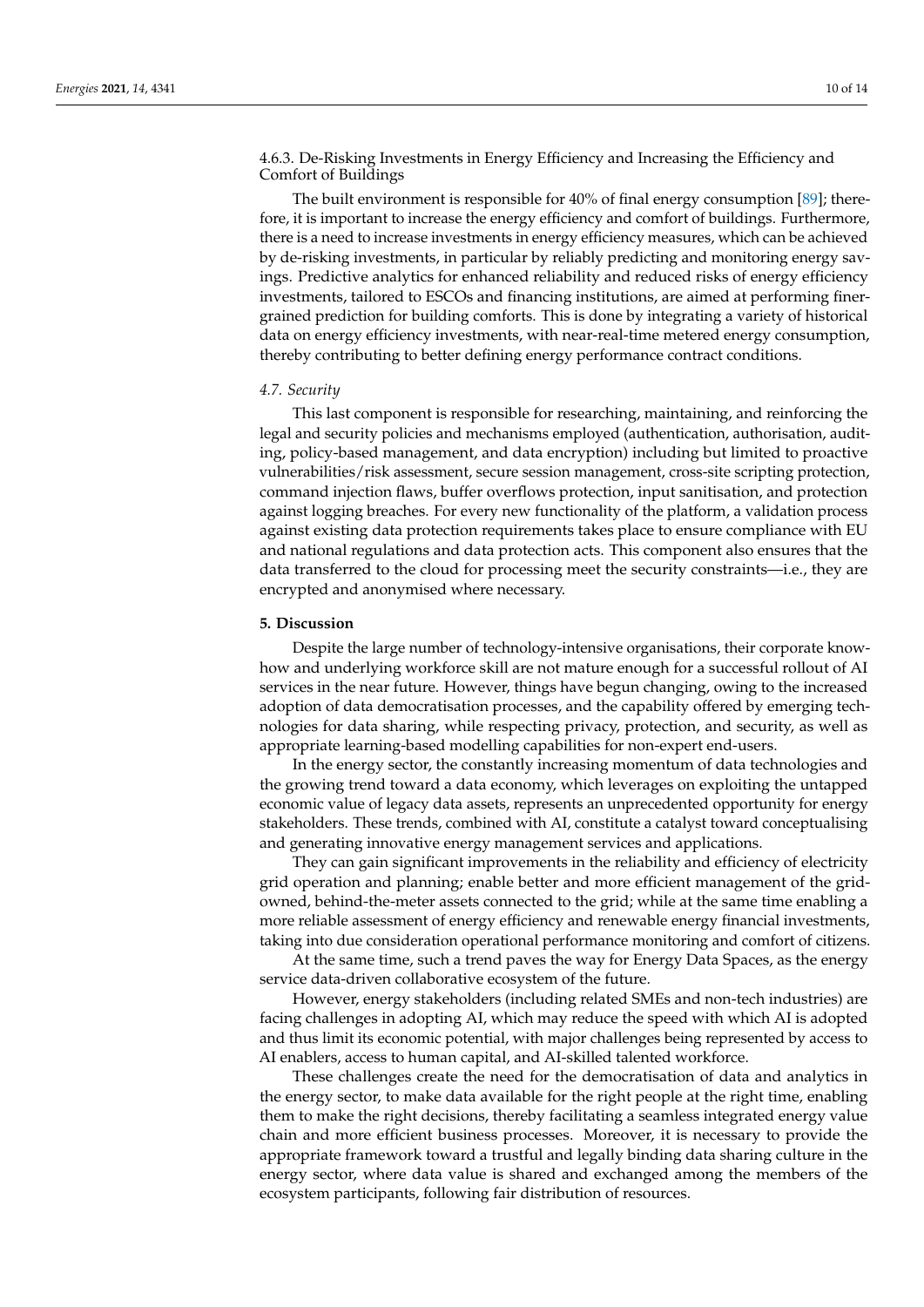# **6. Conclusions**

The data democratisation framework presented enables cross-sector analytic tools for intelligent energy management, based on seamless data/information and knowledge exchange under respective sovereignty and regulatory principles. These capabilities render AI as a new factor of production that can drive growth in at least three directions, those of energy commodities networks, DERs (renewable energy generation, buildings, districts, and communities), as well as synergies with and implications on other energy and nonenergy domains (e.g., heat, transport, water, personal safety, and finance).

AI-based applications range from optimal risk assessment for energy efficiency investments planning, to optimised management of grid- and non-grid-owned assets, improved efficiency and reliability of electricity networks operation, as well as new socially and environmentally sustainable business models. These applications include a large number of energy stakeholders, including TSOs, DSOs, DERs operator, aggregators, ESCOs, building operators, and off-grid data/solution providers.

New, energy-based social service might enable pairing of public electric vehicle charging stations with adjacent renewable energy generation assets, and providing incentives for drivers to charge their vehicles in time intervals with surplus renewable energy capacity. It may also provide incentives to alleviate energy poverty at the local level, while offsetting for example energy surplus credits from free delivery to poor people from the energy bills in a peer-to-peer fashion, or targeting optimal trade-off among personal comfort and optimal energy management, or otherwise deliver personal safety/security and ambient assisted living services.

**Author Contributions:** Conceptualization, V.M. and H.D.; methodology, V.M. and A.N.; formal analysis, V.M., A.N. and T.K.; investigation, V.M., A.N. and T.K.; resources, V.M.; writing—original draft preparation, V.M.; writing—review and editing, V.M., A.N. and T.K.; supervision, H.D. All authors have read and agreed to the published version of the manuscript.

**Funding:** This research received no external funding.

**Acknowledgments:** The work presented is based on research conducted within the framework of the H2020 European Commission projects BD4NRG (Grant Agreement No. 872613), MATRYCS (Grant Agreement No. 101000158) and PARIS REINFORCE (Grant Agreement No. 820846). The authors wish to thank Massimo Bertoncini (Engineering Ingegneria Informatica Spa|Italy), whose contribution, helpful remarks and fruitful observations were invaluable for the development of this work. The content of the paper is the sole responsibility of its authors and does not necessary reflect the views of the EC.

**Conflicts of Interest:** The authors declare no conflict of interest.

# **References**

- <span id="page-10-0"></span>1. Batarseh, F.A.; Yang, R. *Data Democracy: At the Nexus of Artificial Intelligence, Software Development, and Knowledge Engineering*, 1st ed.; Academic Press: Cambridge, MA, USA, 2020; p. 266.
- <span id="page-10-1"></span>2. Awasthi, P.; George, J.J. A case for data democratization. In Proceedings of the Americas Conference on Information Systems (AMCIS) 2020 Proceedings, Salt Lake City, UT, USA, 10–14 August 2020; p. 23. Available online: [https://aisel.aisnet.org/amcis2](https://aisel.aisnet.org/amcis2020/data_science_analytics_for_decision_support/data_science_analytics_for_decision_support/23) [020/data\\_science\\_analytics\\_for\\_decision\\_support/data\\_science\\_analytics\\_for\\_decision\\_support/23](https://aisel.aisnet.org/amcis2020/data_science_analytics_for_decision_support/data_science_analytics_for_decision_support/23) (accessed on 14 June 2021).
- <span id="page-10-2"></span>3. Helbing, D.; Frey, B.S.; Gigerenzer, G.; Hafen, E.; Hagner, M.; Hofstetter, Y.; Van Den Hoven, J.; Zicari, R.V.; Zwitter, A. Will democracy survive big data and artificial intelligence? In *Towards Digital Enlightenment*; Helbing, D., Ed.; Springer: Cham, Switzerland, 2017.
- <span id="page-10-3"></span>4. Pujari, A.K. *Data Mining Techniques*, 1st ed.; Universities Press: Hyderabad, India, 2001; p. 288.
- <span id="page-10-4"></span>5. Olson, D.L.; Delen, D. *Advanced Data Mining Techniques*, 1st ed.; Springer Science & Business Media: Berlin/Heidelberg, Germany, 2008; p. 180.
- <span id="page-10-5"></span>6. Kotsiantis, S.B.; Zaharakis, I.D.; Pintelas, P.E. Machine learning: A review of classification and combining techniques. *Artif. Intell. Rev.* **2006**, *26*, 159–190. [\[CrossRef\]](http://doi.org/10.1007/s10462-007-9052-3)
- 7. Dey, A. Machine learning algorithms: A review. *Int. J. Comput. Sci. Inf. Technol.* **2016**, *7*, 1174–1179.
- <span id="page-10-6"></span>8. Dutton, D.M.; Conroy, G.V. A review of machine learning. *Knowl. Eng. Rev.* **1997**, *12*, 341–367. [\[CrossRef\]](http://doi.org/10.1017/S026988899700101X)
- <span id="page-10-7"></span>9. Brunette, E.S.; Flemmer, R.C.; Flemmer, C.L. A review of artificial intelligence. In Proceedings of the 2009 4th International Conference on Autonomous Robots and Agents, Wellington, New Zealand, 10–12 February 2009; pp. 385–392.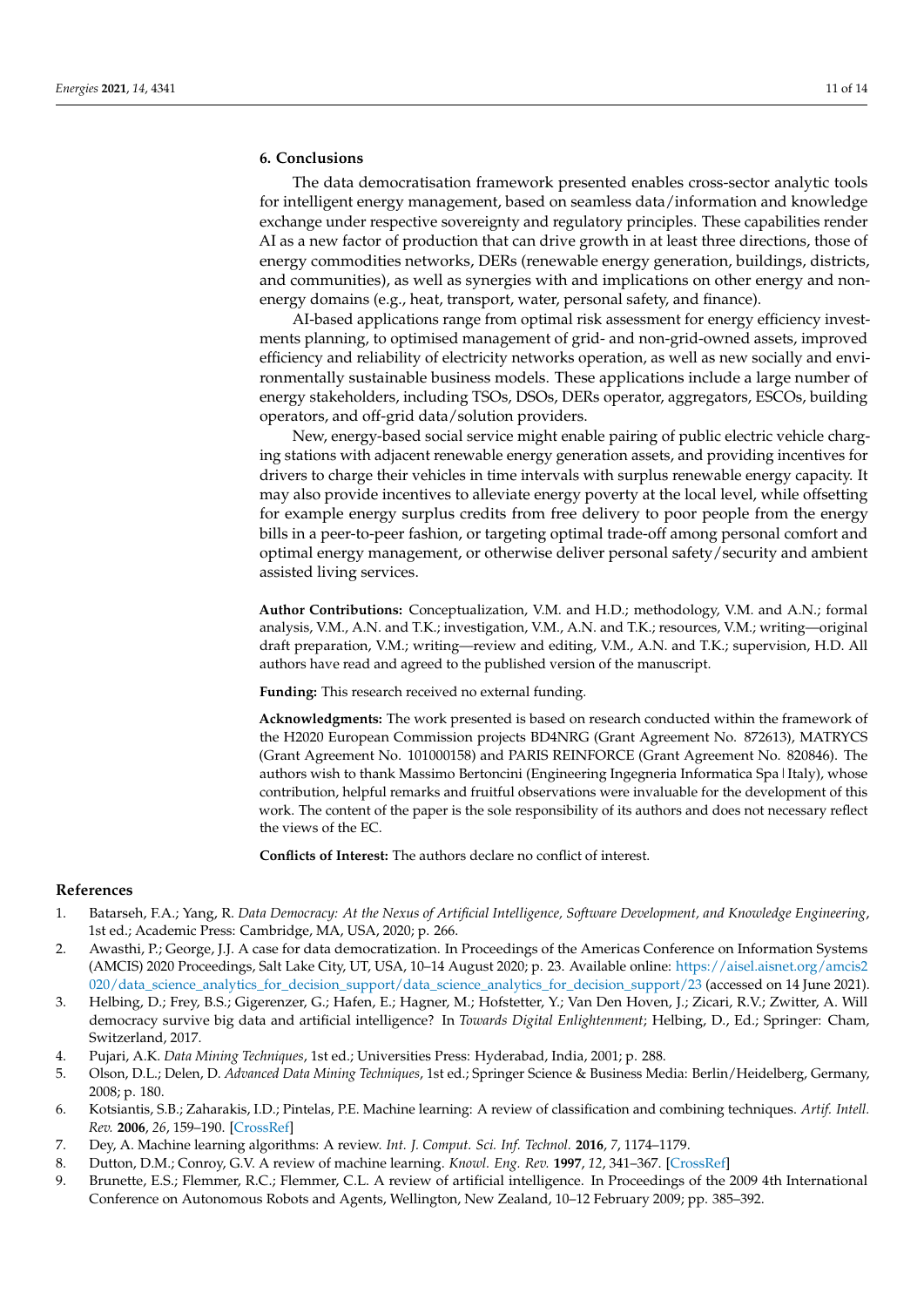- <span id="page-11-0"></span>10. Oke, S.A. A literature review on artificial intelligence. *Int. J. Inf. Manag. Sci.* **2008**, *19*, 535–570.
- <span id="page-11-1"></span>11. Dhar, V. Data science and prediction. *Commun. ACM* **2013**, *56*, 64–73. [\[CrossRef\]](http://doi.org/10.1145/2500499)
- 12. Provost, F.; Fawcett, T. Data science and its relationship to big data and data-driven decision making. *Big Data* **2013**, *1*, 51–59. [\[CrossRef\]](http://doi.org/10.1089/big.2013.1508)
- 13. Waller, M.A.; Fawcett, S.E. Data science, predictive analytics, and big data: A revolution that will transform supply chain design and management. *J. Bus. Logist.* **2013**, *34*, 77–84. [\[CrossRef\]](http://doi.org/10.1111/jbl.12010)
- <span id="page-11-2"></span>14. Van Der Aalst, W. Data science in action. In *Process Mining*; Springer: Berlin/Heidelberg, Germany, 2016; pp. 3–23.
- <span id="page-11-3"></span>15. Bhattarai, B.P.; Paudyal, S.; Luo, Y.; Mohanpurkar, M.; Cheung, K.; Tonkoski, R.; Hovsapian, R.; Myers, K.S.; Zhang, R.; Zhao, P.; et al. Big data analytics in smart grids: State-of-the-art, challenges, opportunities, and future directions. *IET Smart Grid* **2019**, *2*, 141–154. [\[CrossRef\]](http://doi.org/10.1049/iet-stg.2018.0261)
- <span id="page-11-4"></span>16. Siozios, K.; Anagnostos, D.; Soudris, D.; Kosmatopoulos, E. *IoT for Smart Grids: Design Challenges and Paradigms*; Springer: Cham, Switzerland, 2019; p. 282.
- <span id="page-11-5"></span>17. Caramizaru, A.; Uihlein, A. Energy communities: An overview of energy and social innovation. In *EUR 30083 EN*; Publications Office of the European Union: Luxembourg, 2020.
- <span id="page-11-6"></span>18. Xu, Y.; Ahokangas, P.; Louis, J.N.; Pongrácz, E. Electricity market empowered by artificial intelligence: A platform approach. *Energies* **2019**, *12*, 4128. [\[CrossRef\]](http://doi.org/10.3390/en12214128)
- <span id="page-11-7"></span>19. Elavarasan, R.M.; Afridhis, S.; Vijayaraghavan, R.R.; Subramaniam, U.; Nurunnabi, M. SWOT analysis: A framework for comprehensive evaluation of drivers and barriers for renewable energy development in significant countries. *Energy Rep.* **2020**, *6*, 1838–1864.
- <span id="page-11-8"></span>20. Henzelmann, T.; Hammermeister, F.; Wurm, B.; Nonnenmacher, L.; Preiss, S.; Schroer, K. *Artificial Intelligence: A Smart Move for Utilities*; Roland Berger: Munich, Germany, 2018.
- <span id="page-11-9"></span>21. Davenport, T.; Loucks, J.; Schatsky, D. Bullish on the business value of cognitive. Leaders in cognitive and AI weigh in on what's working and what's next. In *The 2017 Deloitte State of Cognitive Survey*; Deloitte Development: New York, NY, USA, 2017.
- <span id="page-11-10"></span>22. Marinakis, V.; Doukas, H.; Tsapelas, J.; Mouzakitis, S.; Sicilia, Á.; Madrazo, L.; Sgouridis, S. From big data to smart energy services: An application for intelligent energy management. *Future Gener. Comput. Syst.* **2020**, *110*, 572–586. [\[CrossRef\]](http://doi.org/10.1016/j.future.2018.04.062)
- <span id="page-11-11"></span>23. Desjardins, J. How Much Data Is Generated Each Day? World Economic Forum. 2019. Available online: [https://www.weforum.](https://www.weforum.org/agenda/2019/04/how-much-data-is-generated-each-day-cf4bddf29f/) [org/agenda/2019/04/how-much-data-is-generated-each-day-cf4bddf29f/](https://www.weforum.org/agenda/2019/04/how-much-data-is-generated-each-day-cf4bddf29f/) (accessed on 14 June 2021).
- <span id="page-11-12"></span>24. Stucke, M.E. Should We Be Concerned about Data-Opolies? 2 Georgetown Law Technology Review 275 (2018), University of Tennessee Legal Studies Research Paper No. 349. Available online: <https://ssrn.com/abstract=3144045> (accessed on 14 June 2021).
- <span id="page-11-13"></span>25. McIntosh, D. We need to talk about data: How digital monopolies arise and why they have power and influence. *J. Technol. Law Policy* **2018**, *23*, 185.
- <span id="page-11-14"></span>26. Magalhaes, G.; Roseira, C.; Manley, L. Business models for open government data. In Proceedings of the International Conference on Theory and Practice of Electronic Governance, Guimarães, Portugal, 27–30 October 2014.
- 27. Martin, C. Barriers to the open government data agenda: Taking a multi-level perspective. *Policy Internet* **2014**, *6*, 217–240. [\[CrossRef\]](http://doi.org/10.1002/1944-2866.POI367)
- <span id="page-11-15"></span>28. Janssen, K. The influence of the PSI Directive on open government data: An overview of recent developments. *Gov. Inf. Q.* **2011**, *28*, 446–456. [\[CrossRef\]](http://doi.org/10.1016/j.giq.2011.01.004)
- <span id="page-11-16"></span>29. Data.gov. Available online: <https://www.data.gov/> (accessed on 14 June 2021).
- <span id="page-11-17"></span>30. Data.gov.in. Available online: <https://data.gov.in/> (accessed on 14 June 2021).
- <span id="page-11-18"></span>31. Data.gov.uk. Available online: <https://data.gov.uk/> (accessed on 14 June 2021).
- <span id="page-11-19"></span>32. European Commission. *Digital Agenda: Turning Government Data into Gold*; European Commission: Brussels, Belgium, 2011.
- <span id="page-11-20"></span>33. Kaasenbrood, M.; Zuiderwijk, A.; Janssen, M.; de Jong, M.; Bharosa, N. Exploring the factors influencing the adoption of open government data by private organisations. *Int. J. Public Adm. Digit. Age* **2015**, *2*, 75–92.
- <span id="page-11-21"></span>34. Ferro, E.; Osella, M. Eight business model archetypes for PSI re-use. In *Open Data on the Web Workshop*; Google Campus: London, UK, 2013.
- <span id="page-11-22"></span>35. Janssen, M.; Zuiderwijk, A. Infomediary business models for connecting open data providers and users. *Soc. Sci. Comput. Rev.* **2014**, *32*, 694–711. [\[CrossRef\]](http://doi.org/10.1177/0894439314525902)
- <span id="page-11-23"></span>36. Zuiderwijk, A.; Janssen, M.; Poulis, K.; van de Kaa, G. Open data for competitive advantage: Insights from open data use by companies. In Proceedings of the 16th Annual International Conference on Digital Government Research, Phoenix, AZ, USA, 27–30 May 2015; pp. 79–88.
- <span id="page-11-24"></span>37. Streeter, L.A.; Kraut, R.E.; Lucas, H.C.; Caby, L. How open data networks influence business performance and market structure. *Commun. ACM* **1996**, *39*, 62–73. [\[CrossRef\]](http://doi.org/10.1145/233977.233998)
- 38. Pournaras, E.; Nikolic, J.; Omerzel, A.; Helbing, D. Engineering democratization in internet of things data analytics. In Proceedings of the2017 IEEE 31st International Conference on Advanced Information Networking and Applications (AINA), Taipei, Taiwan, 27–29 March 2017; pp. 994–1003.
- <span id="page-11-25"></span>39. Pournaras, E.; Gaere, E.; Kunz, R.; Ghulam, A.N. Democratizing data analytics: Crowd-sourcing decentralized collective measurements. In Proceedings of the 2019 IEEE 4th International Workshops on Foundations and Applications of Self\* Systems (FAS\*W), Umea, Sweden, 16–20 June 2019; pp. 265–266.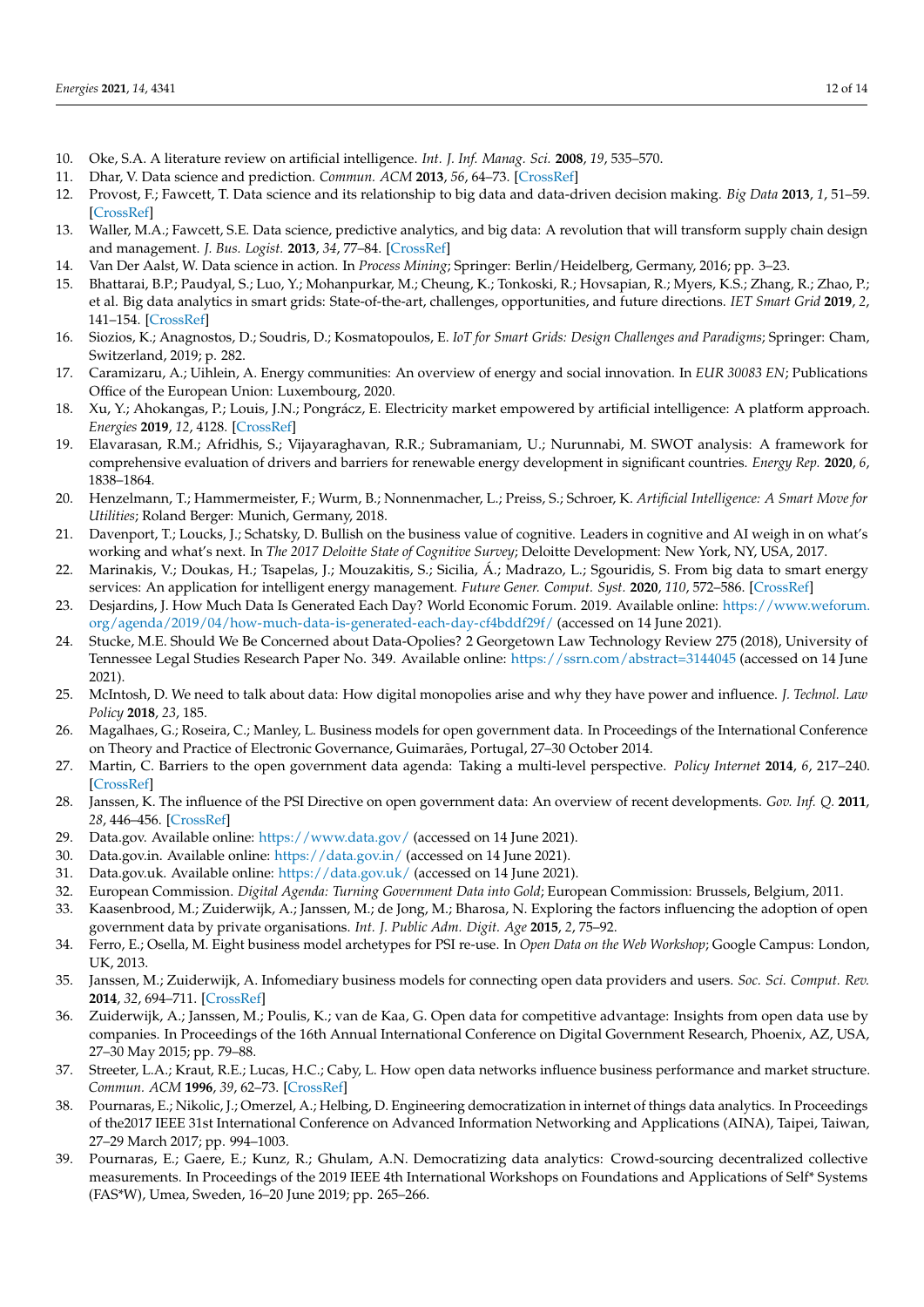- <span id="page-12-0"></span>40. Allen, B.; Agarwal, S.; Kalpathy-Cramer, J.; Dreyer, K. Democratizing AI. *J. Am. Coll. Radiol.* **2019**, *16*, 961–963. [\[CrossRef\]](http://doi.org/10.1016/j.jacr.2019.04.023)
- 41. Bagrow, J.P. Democratizing AI: Non-expert design of prediction tasks. *PeerJ Comput. Sci.* **2020**, *6*, e296. [\[CrossRef\]](http://doi.org/10.7717/peerj-cs.296)
- 42. Banifatemi, A.; Miailhe, N.; Çetin, R.B.; Cadain, A.; Lannquist, Y.; Hodes, C. Democratizing AI for humanity: A common goal. In *Reflections on Artificial Intelligence for Humanity*; Springer: Cham, Switzerland, 2021; pp. 228–236.
- 43. Montes, G.A.; Goertzel, B. Distributed, decentralized, and democratized artificial intelligence. *Technol. Forecast. Soc. Chang.* **2019**, *141*, 354–358. [\[CrossRef\]](http://doi.org/10.1016/j.techfore.2018.11.010)
- <span id="page-12-1"></span>44. Moreau, E.; Vogel, C.; Barry, M. A paradigm for democratizing artificial intelligence research. In *Innovations in Big Data Mining and Embedded Knowledge*; Springer: Cham, Switzerland, 2019; pp. 137–166.
- <span id="page-12-2"></span>45. Mixson, E. Make Data Accessible to Everyone with Data Democratization. Available online: [https://www.aidataanalytics.](https://www.aidataanalytics.network/data-democratization/articles/making-data-accessible-to-everyone-with-data-democratization) [network/data-democratization/articles/making-data-accessible-to-everyone-with-data-democratization](https://www.aidataanalytics.network/data-democratization/articles/making-data-accessible-to-everyone-with-data-democratization) (accessed on 14 June 2021).
- <span id="page-12-3"></span>46. European Commission. *White Paper on Artificial Intelligence—A European Approach to Excellence and Trust;* COM(2020) 65 Final; European Commission: Brussels, Belgium, 2020.
- <span id="page-12-4"></span>47. AI4EU—A European AI on Demand Platform and Ecosystem a European. Available online: <https://www.ai4eu.eu/> (accessed on 14 June 2021).
- <span id="page-12-5"></span>48. European Commission. *Communication from the Commission to the European Parliament, the Council, the European Economic and Social Committee and the Committee of the Regions—A European Strategy for Data*; COM(2020) 66 Final; European Commission: Brussels, Belgium, 2020.
- <span id="page-12-6"></span>49. McLaughlin, R.; Young, C. *Data democratization and spatial heterogeneity in the housing market. A Shared Future: Fostering Communities of Inclusion in an Era of Inequality*; Harvard Joint Center for Housing Studies: Cambridge, MA, USA, 2018; pp. 126–139.
- 50. Grey, J. The Democratization of Data. Housing Wire. Available online: [https://www.housingwire.com/articles/40946-the](https://www.housingwire.com/articles/40946-the-democratization-of-data/)[democratization-of-data/](https://www.housingwire.com/articles/40946-the-democratization-of-data/) (accessed on 14 June 2021).
- <span id="page-12-7"></span>51. Williams, D. How Big Data Will Impact Real Estate Buying, Selling and Developing. Mansion Global. Available online: [https:](https://www.mansionglobal.com/articles/how-big-data-will-impact-real-estate-buying-selling-and-developing-210771) [//www.mansionglobal.com/articles/how-big-data-will-impact-real-estate-buying-selling-and-developing-210771](https://www.mansionglobal.com/articles/how-big-data-will-impact-real-estate-buying-selling-and-developing-210771) (accessed on 14 June 2021).
- <span id="page-12-8"></span>52. Lewis, K.; Pham, C.; Batarseh, F.A. Data openness and democratization in healthcare: An evaluation of hospital ranking methods. In *Data Democracy*; Academic Press: Cambridge, MA, USA, 2020; pp. 109–126.
- <span id="page-12-9"></span>53. Kuiler, E.W.; McNeely, C.L. Knowledge formulation in the health domain: A semiotics-powered approach to data analytics and democratization. In *Data Democracy*; Academic Press: Cambridge, MA, USA, 2020; pp. 127–146.
- <span id="page-12-10"></span>54. Minielly, N.; Hrincu, V.; Illes, J. Privacy challenges to the democratization of brain data. *iScience* **2020**, *23*, 101134. [\[CrossRef\]](http://doi.org/10.1016/j.isci.2020.101134)
- <span id="page-12-11"></span>55. Koch, T. Welcome to the revolution: COVID-19 and the democratization of spatial-temporal data. *Patterns* **2021**, *2*, 100272. [\[CrossRef\]](http://doi.org/10.1016/j.patter.2021.100272)
- <span id="page-12-12"></span>56. Yoder, R.T. *Digitalization and Data Democratization in Offshore Drilling*; Offshore Technology Conference (OTC): Houston, TX, USA, 2019.
- <span id="page-12-13"></span>57. DiChristopher, T. Oil Firms Are Swimming in Data They Don't Use. CNBC. Available online: [https://www.cnbc.com/2015/03/](https://www.cnbc.com/2015/03/05/us-energy-industry-collects-a-lot-of-operational-data-but-doesnt-use-it.html) [05/us-energy-industry-collects-a-lot-of-operational-data-but-doesnt-use-it.html](https://www.cnbc.com/2015/03/05/us-energy-industry-collects-a-lot-of-operational-data-but-doesnt-use-it.html) (accessed on 14 June 2021).
- <span id="page-12-14"></span>58. Husseini, T. Big Data in Oil and Gas Operations and Other Tech Advancements: Seven Expert Opinions. Offshore Technology. Available online: <https://www.offshore-technology.com/features/big-data-in-oil-and-gas-tech/> (accessed on 14 June 2021).
- <span id="page-12-15"></span>59. Yuan, K.; O'Neil, P.; Torrejon, D. Landsat's past paves the way for data democratization in earth science. In *Data Democracy*; Academic Press: Cambridge, MA, USA, 2020; pp. 147–161.
- <span id="page-12-16"></span>60. Faghmous, J.H.; Kumar, V. A big data guide to understanding climate change: The case for theory-guided data science. *Big Data* **2014**, *2*, 155–163. [\[CrossRef\]](http://doi.org/10.1089/big.2014.0026) [\[PubMed\]](http://www.ncbi.nlm.nih.gov/pubmed/25276499)
- <span id="page-12-17"></span>61. Chen, Y.; Li, Y.; Li, C. Electronic agriculture, blockchain and digital agricultural democratization: Origin, theory and application. *J. Clean. Prod.* **2020**, *268*, 122071. [\[CrossRef\]](http://doi.org/10.1016/j.jclepro.2020.122071)
- <span id="page-12-18"></span>62. Nikas, A.; Doukas, H.; Papandreou, A. A detailed overview and consistent classification of climate-economy models. In *Understanding Risks and Uncertainties in Energy and Climate Policy*; Doukas, H., Flamos, A., Lieu, J., Eds.; Springer: Cham, Switzerland, 2019; pp. 1–54.
- <span id="page-12-19"></span>63. Pfenninger, S.; Hirth, L.; Schlecht, I.; Schmid, E.; Wiese, F.; Brown, T.; Wingenbach, C. Opening the black box of energy modelling: Strategies and lessons learned. *Energy Strategy Rev.* **2018**, *19*, 63–71. [\[CrossRef\]](http://doi.org/10.1016/j.esr.2017.12.002)
- <span id="page-12-20"></span>64. Doukas, H.; Nikas, A. Decision support models in climate policy. *Eur. J. Oper. Res.* **2020**, *280*, 1–24. [\[CrossRef\]](http://doi.org/10.1016/j.ejor.2019.01.017)
- <span id="page-12-21"></span>65. Doukas, H.; Nikas, A. Involve citizens in climate-policy modelling. *Nature* **2021**, *590*, 389. [\[CrossRef\]](http://doi.org/10.1038/d41586-021-00283-w)
- <span id="page-12-22"></span>66. Nikas, A.; Gambhir, A.; Trutnevyte, E.; Koasidis, K.; Lund, H.; Thellufsen, J.Z.; Doukas, H. Perspective of comprehensive and comprehensible multi-model energy and climate science in Europe. *Energy* **2021**, *215*, 119153. [\[CrossRef\]](http://doi.org/10.1016/j.energy.2020.119153)
- <span id="page-12-23"></span>67. Huppmann, D. Open science has to go beyond open source. In *Nexus—The Research Blog If IIASA*; Intentional Institute for Applied Systems Analysis: Laxenburg, Austria, 2020.
- <span id="page-12-24"></span>68. Galende-Sánchez, E.; Sorman, A.H. From consultation toward co-production in science and policy: A critical systematic review of participatory climate and energy initiatives. *Energy Res. Soc. Sci.* **2021**, *73*, 101907. [\[CrossRef\]](http://doi.org/10.1016/j.erss.2020.101907)
- <span id="page-12-25"></span>69. Nikas, A.; Elia, A.; Boitier, B.; Koasidis, K.; Doukas, H.; Casetti, G.; Chiodi, A. Where is the EU headed given its current climate policy? A stakeholder-driven model inter-comparison. *Sci. Total. Environ.* **2021**, in press. [\[CrossRef\]](http://doi.org/10.1016/j.scitotenv.2021.148549)